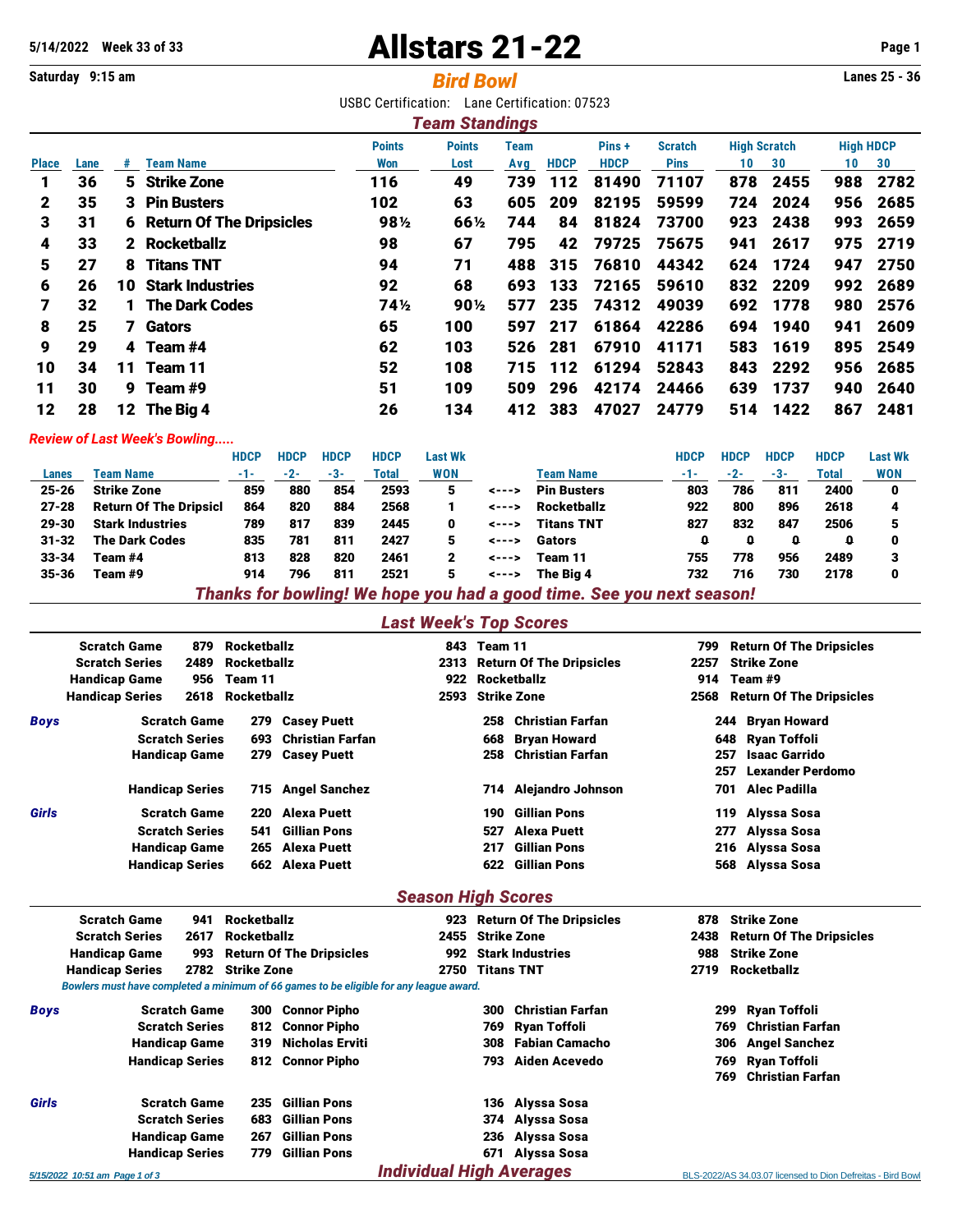| 5/14/2022       | <b>Week 33 of 33</b>                             |     |                 | Allstars 21-22      |             |                 |                | Page 2 |         |                     |              |                                                             |
|-----------------|--------------------------------------------------|-----|-----------------|---------------------|-------------|-----------------|----------------|--------|---------|---------------------|--------------|-------------------------------------------------------------|
|                 | <b>High Avg</b>                                  |     |                 |                     |             | <b>High Avg</b> |                |        |         |                     |              |                                                             |
| <b>Boys</b>     | <b>Connor Pipho</b><br>226.05                    |     | 218.53          | <b>Ryan Toffoli</b> |             |                 |                |        |         |                     |              |                                                             |
| Girls           | 180.78<br><b>Gillian Pons</b>                    |     |                 | 102.35 Alyssa Sosa  |             |                 |                |        |         |                     |              |                                                             |
|                 |                                                  |     |                 | <b>Team Rosters</b> |             |                 |                |        |         |                     |              |                                                             |
|                 | <b>Bowling</b>                                   |     |                 |                     |             | <b>To Raise</b> | <b>To Drop</b> |        |         |                     |              | <b>HDCP</b>                                                 |
| ID#             | <b>Hand</b><br><b>Name</b><br>1 - The Dark Codes |     | <b>Avg HDCP</b> | <b>Pins Gms</b>     |             | $Avg +1$        | $Avg -1$       |        |         | $-1$ $-2$ $-3$ $-3$ | <b>Total</b> | <b>Total</b>                                                |
| 64              | Julian Hernandez                                 | 148 | 55              | 12795               | 86          | 466             | 376            | 177    |         | 112 122             | 411          | 573                                                         |
| 62              | Z. K. Rodriguez                                  | 174 | 32              | 12424               | 71          | 526             | 451            | 179    | 190     | 210                 | 579          | 675                                                         |
| 66              | <b>Aiden Acevedo</b>                             | 120 | 81              | 8319                | 69          | 393             | 320            |        |         | a110 a110 a110      | 330          | 573                                                         |
| 15              | <b>VACANT</b>                                    | 135 | 67              | 0                   | 0           |                 |                |        |         | v135 v135 v135      | 405          | 606                                                         |
| 2 - Rocketballz |                                                  |     |                 |                     |             |                 |                |        |         |                     |              |                                                             |
| 20              | <b>Christian Farfan</b>                          | 213 | 0               | 20505               | 96          | 681             | 581            | 248    | 187     | 258                 | 693          | 693                                                         |
| 53              | <b>Chris Ferrer</b>                              | 191 | 17              | 14951               | 78          | 601             | 519            | 205    | 174     | 203                 | 582          | 633                                                         |
| 52              | <b>Bryan Howard</b>                              | 199 | 9               | 17925               | 90          | 675             | 581            | 244    | 214     | 210                 | 668          | 698                                                         |
| 30              | <b>William Cahill</b>                            | 192 | 16              | 10983               | 57          | 597             | 536            |        |         | a182 a182 a182      | 546          | 594                                                         |
| 3 - Pin Busters |                                                  |     |                 |                     |             |                 |                |        |         |                     |              |                                                             |
| 68              | <b>Achilleus Perdomo</b>                         | 116 | 84              | 11161               | 96          | 422             | 322            | 120    | 125     | 165                 | 410          | 665                                                         |
| 69              | <b>Lexander Perdomo</b>                          | 155 | 49              | 14954               | 96          | 490             | 390            | 145    | 208     | 169                 | 522          | 669                                                         |
| 70              | <b>Isaiah Lacayo</b>                             | 166 | 39              | 15826               | 95          | 540             | 441            | 151    | 105     | 146                 | 402          | 516                                                         |
| 71              | <b>Daniel Rodriguez</b>                          | 168 | 37              | 14694               | 87          | 516             | 425            | 179    | 140     | 123                 | 442          | 550                                                         |
| 4 - Team #4     |                                                  |     |                 |                     |             |                 |                |        |         |                     |              |                                                             |
| 34              | <b>Alyssa Sosa</b>                               | 102 | 97              | 7676                | 75          | 358             | 279            | 76     | 82      | 119                 | 277          | 568                                                         |
| 54              | Alejandro Johnson                                | 169 | 36              | 11208               | 66          | 522             | 452            | 210    | 219     | 174                 | 603          | 714                                                         |
| 65              | <b>Luca Ordonez</b>                              | 120 | 81              | 9056                | 75          | 382             | 303            |        |         | a110 a110 a110      | 330          | 573                                                         |
| 60              | <b>VACANT</b>                                    | 135 | 67              | 0                   | 0           |                 |                |        |         | v135 v135 v135      | 405          | 606                                                         |
| 5 - Strike Zone |                                                  |     |                 |                     |             |                 |                |        |         |                     |              |                                                             |
| 63              | <b>Francisco Nodarse</b>                         | 160 | 45              | 15440               | 96          | 499             | 399            | 211    | 183     | 162                 | 556          | 691                                                         |
| 55              | <b>VACANT</b>                                    | 135 | 67              | 0                   | $\mathbf 0$ |                 |                |        |         | v135 v135 v135      | 405          | 606                                                         |
| 4               | <b>Ryan Toffoli</b>                              | 218 | 0               | 15734               | 72          | 691             | 615            | 185    |         | 234 229             | 648          | 648                                                         |
| 16              | <b>Connor Pipho</b>                              | 226 | 0               | 21023               | 93          | 769             | 672            |        |         | a216 a216 a216      | 648          | 648                                                         |
|                 | 6 - Return Of The Dripsicles                     |     |                 |                     |             |                 |                |        |         |                     |              |                                                             |
| 57              | <b>Angel Sanchez</b>                             | 178 | 28              | 17146               | 96          | 575             | 475            | 213    | 194     | 221                 | 628          | 715                                                         |
| 37              | Alec M. Garcia                                   | 177 | 29              | 17574               | 99          | 582             | 479            | 218    | 177     | 198                 | 593          | 683                                                         |
| 58              | <b>Danny Delgado</b>                             | 188 | 19              | 16220               | 86          | 601             | 511            | 201    | 165     |                     | 182 548      | 605                                                         |
| 39              | <b>Eric Garcia</b>                               | 201 | 8               | 19979               | 99          | 625             | 522            | 147    |         | 199 198 544         |              | 565                                                         |
| 7 - Gators      |                                                  |     |                 |                     |             |                 |                |        |         |                     |              |                                                             |
| 26              | <b>Nicholas Erviti</b>                           | 166 | 39              | 12462               | 75          | 564             | 485            |        |         | a156 a156 a156      | 468          | 585                                                         |
| 32              | Joshua Munoz                                     | 144 | 59              | 11308               | 78          | 437             | 355            |        |         | 112 135 165 412     |              | 586                                                         |
| $6\phantom{1}6$ | <b>Nicholas Barnard</b>                          | 152 | 52              | 2281                | 15          | 473             | 454            |        |         | a142 a142 a142 426  |              | 582                                                         |
| 11              | <b>VACANT</b>                                    | 135 | 67              | 0                   | $\pmb{0}$   |                 |                |        |         | v135 v135 v135 405  |              | 606                                                         |
| 8 - Titans TNT  |                                                  |     |                 |                     |             |                 |                |        |         |                     |              |                                                             |
| 76              | <b>Gregory Pons</b>                              | 136 | 66              | 12266               | 90          | 475             | 381            | 147    | 96      | 127                 | 370          | 568                                                         |
| 79              | <b>Dylan Rodriguez</b>                           | 81  | 116             | 7597                | 93          | 275             | 178            | 71     | 103     | 103                 | 277          | 625                                                         |
| 80              | <b>Alec Padilla</b>                              | 113 | 87              | 8848                | 78          | 386             | 304            | 146    | 141     |                     | 150 437      | 701                                                         |
| 42              | <b>Anthony Marin</b>                             | 158 | 46              | 5693                | 36          | 508             | 468            | 147    |         | 176 151 474         |              | 612                                                         |
| 9 - Team #9     |                                                  |     |                 |                     |             |                 |                |        |         |                     |              |                                                             |
| 5               | <b>Isaac Garrido</b>                             | 135 | 67              | 10606               | 78          | 410             | 328            | 189    | 129     | 171                 | 489          | 693                                                         |
| 36              | <b>Joey Munoz</b>                                | 104 | 95              | 3766                | 36          | 329             | 289            | 158    | 100     | 73                  | 331          | 616                                                         |
| 46              | <b>VACANT</b>                                    | 135 | 67              | 0                   | $\mathbf 0$ |                 |                |        |         | v135 v135 v135      | 405          | 606                                                         |
| 51              | <b>VACANT</b>                                    | 135 | 67              | $\mathbf 0$         | $\mathbf 0$ |                 |                |        |         | v135 v135 v135 405  |              | 606                                                         |
|                 | 10 - Stark Industries                            |     |                 |                     |             |                 |                |        |         |                     |              |                                                             |
| 75              | <b>Evan Viener</b>                               | 212 | $\mathbf 0$     | 8513                | 40          | 646             | 602            |        |         | a202 a202 a202      | 606          | 606                                                         |
| 48              | <b>Eric Viener</b>                               | 196 | 12              | 14732               | 75          | 634             | 555            | 167    |         | 169 190             | 526          | 559                                                         |
| 21              | <b>Kevin Lasso</b>                               | 164 | 41              | 13617               | 83          | 573             | 486            | 184    | 148     | 168                 | 500          | 626                                                         |
| 12              | <b>Fabian Camacho</b>                            | 121 | 80              | 8255                | 68          | 407             | 335            |        | 102 164 | 145 411             |              | 654                                                         |
|                 | 5/15/2022 10:51 am Page 2 of 3                   |     |                 |                     |             |                 |                |        |         |                     |              | BLS-2022/AS 34.03.07 licensed to Dion Defreitas - Bird Bowl |